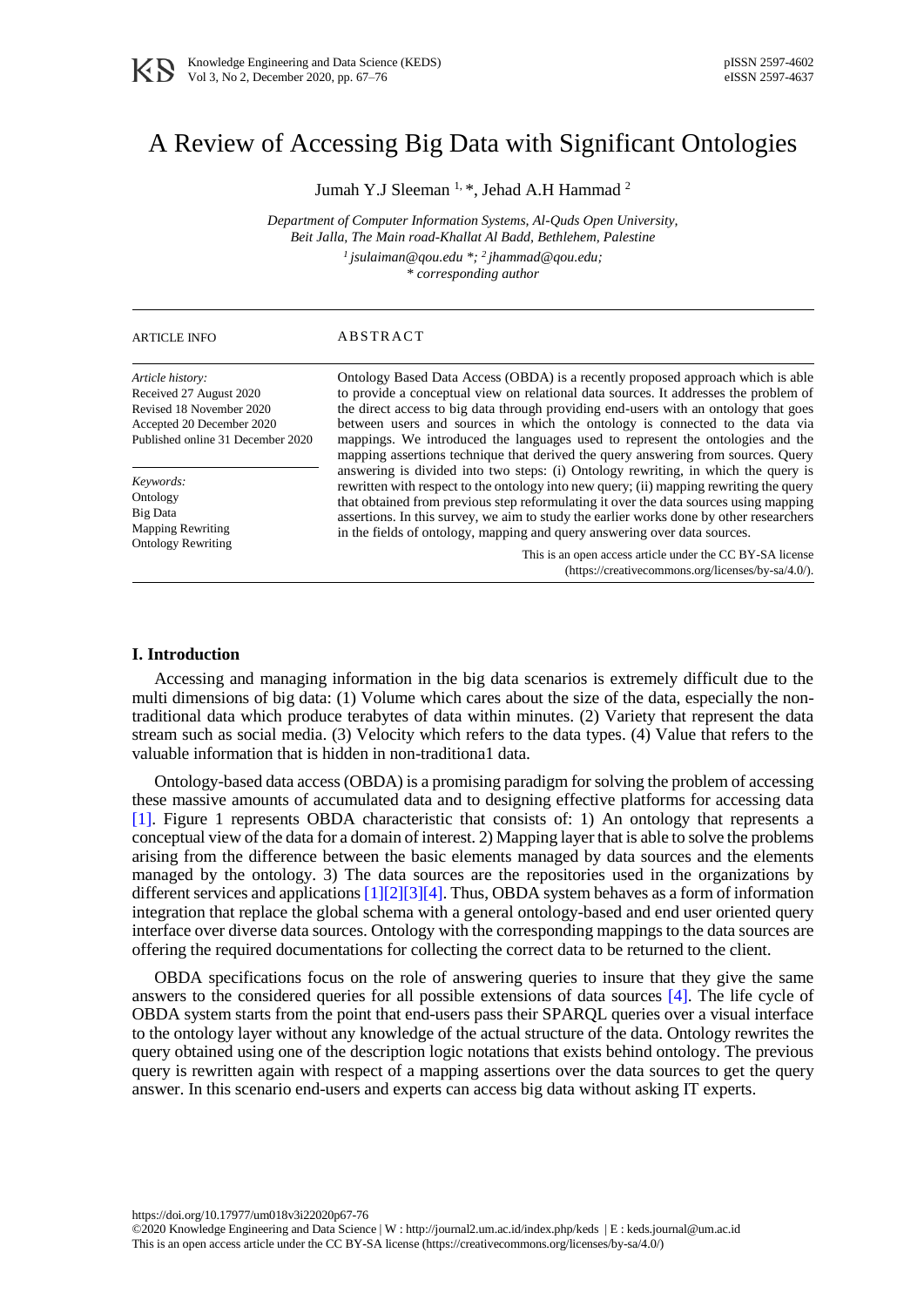

Fig. 1. OBDA Characteristic

To make this idea clearer, let us assume that the ontology T is given by a set of semantics represented by description logic's (DLs). D is a relational database compatible with data sources S, and M is the mapping assertions each one of the from,  $\phi(\vec{x}) \rightarrow \psi(\vec{x})$  where  $\phi(\vec{x})$  is a query over S that returning rows of values for  $\vec{x}$ , and  $\psi(\vec{x})$  is a query over T whose free variables are from  $\vec{x}$  [\[2\].](#page-8-3) Later in this paper review, we will see how ontology, mappings as inputs, can help end-users compute a query that can be executed over the data sources

#### **II. Motivation**

In the uniform sources of data, the execution time for queries can be retrieved within minutes or seconds in the different sources. End-users need to collaborate with some IT skilled experts to develop queries that retrieve the required data. In this scenario the time round between asking and retrieving the results may be in the range of days or more. So the challenge here, is how end-users and experts can access big data without asking IT experts.

OBDA system is a recently proposed approach to address the problem of the direct access to data. It is integrated from several sources to avoid the bottleneck by automating query translation process, OBDA can be considered as a virtual approach which tells us where the exact direction of data is. OBDA also solves the problem of structural heterogeneity in which different information systems store their data in different structures and semantic heterogeneity which refers to the content of information items and its intended meanings [\[5\].](#page-8-4)

There are several features for a successful implementation for OBDA that lead us to believe it is the right approach for end-users to access Big Data [\[2\]\[4\]](#page-8-3)[\[5\]:](#page-8-4)

- Ontologies: The objective of an ontology on OBDA system is to describe the domain, classifying and categorizing the elements contained within it.
- Mapping Assertion: Ontology plays an important role in information integration; it puts together all information of different formatting. In order to support data integration, mapping connect ontologies with data sources.
- Query Answering: The database queries used in OBDA are typically conjunctive queries in first-order-logic. These queries can be categorized into two: (i) Instance queries  $(IQ_s)$  that ask for the instance of a single concept between OBDA specifications. (ii) Union of conjunctive queries (UCQs) that ask for a set of queries between OBDA specifications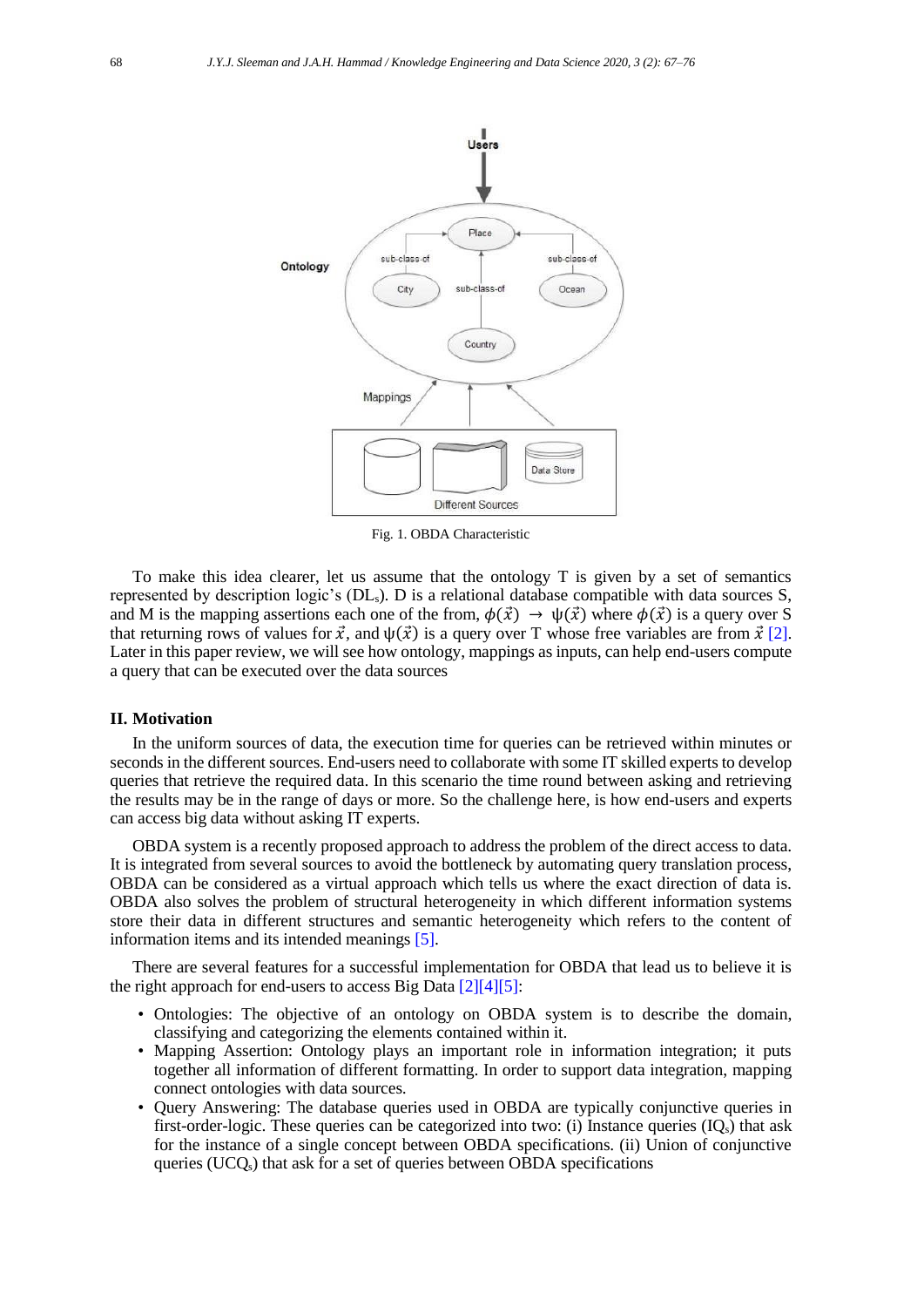In order for end-users to create value of the data which rapidly increase, OBDA also considered the following points: (1) it is declarative, therefore no need for end-users and IT experts, to write special purpose program code. (2) Relational databases can remain as they are, hence no need for moving large and complex data sets. (3) OBDA is an adaptive system according to data scalability so data retrieving remains stable. (4) OBDA hide the complicity of data sources for the end-users. (5) The relationship between the ontology concepts and the data sources, provides a means for the experts (database administrators) to make their knowledge available to the end-user.

# **III. Problem Statements**

# *A. Data Sources and Big Data*

Data sources can be designated as structured or unstructured data. The term structured data refers to an identifiable structure in which the data is stored based on a methodology of columns and rows; also it is organized for human readers in a way that the data is becoming searchable by its types within content. The term "unstructured data" refers to any data that has no identifiable structure such as videos, emails, documents and texts, each of which has its own structure or format.

Big data is an expression that refers to a collection of enormous and complex data sets being generated and accumulated through three levels: the employees in companies who enter the data into the computer systems, the users who could generate the wrong data through signing up into websites such as Facebook; this level is larger than the first one according to the magnitude, and thirdly the accumulated data are derived from several machines (Satellites, sensors, robots, *etc*.).All the three levels, produce together the big data which have three main characteristics: volume, velocity, and variety. However, [\[6\]](#page-8-5) adds one more characteristic: value; the justification is that there is a lot of information hidden in larger bodies of nontraditiona1 data so the challenge is to identify what is valuable, and then transform and extract the relevant data for analysis [\[7\].](#page-8-6)

#### *B. Ontology Rules*

Ontologies are the structural frameworks for organizing information represented in a formal definition of the types, properties and interrelationships of the entities that exist in some domain. However ontologies take over additional tasks as discussed in following sections.

## *1) Content Explication*

Sing1e ontology approaches [\[2\]\[5\]](#page-8-3)[\[8\]](#page-8-7) in Figure 2 single global ontology provide a shared vocabulary, such that all information sources are related to one global ontology and mapped to local data sources for information retrieval. This approach is not effective if one information source has a different view on a domain in addition to its sensitivity to the changes in information sources, any changing imply changes in global ontology and mapping data source.

Multi ontology approaches [\[2\]\[5\]](#page-8-3)[\[8\]](#page-8-7) in Figure 3: 1) Each information source is described by its own ontology. 2) Each source ontology can be developed without respect to other sources or their ontologyies. 3) It can simplify the integration task. 4) Not effective in comparing different source ontologies due to the lack of a common vocabulary.

Hybrid ontology approaches [\[2\]\[5\]](#page-8-3)[\[8\]](#page-8-7) these ontologies are built from a global shared vocabulary to make them comparable. In Figure 4: 1) Semantic of each source is described by its own ontology. 2) No need for modifications in mapping or shared vocabulary in terms of adding new sources. 3) It is extremely hard to reused existing ontologies because all sources refer to the shared vocabulary.



Fig. 2. OBDA characteristic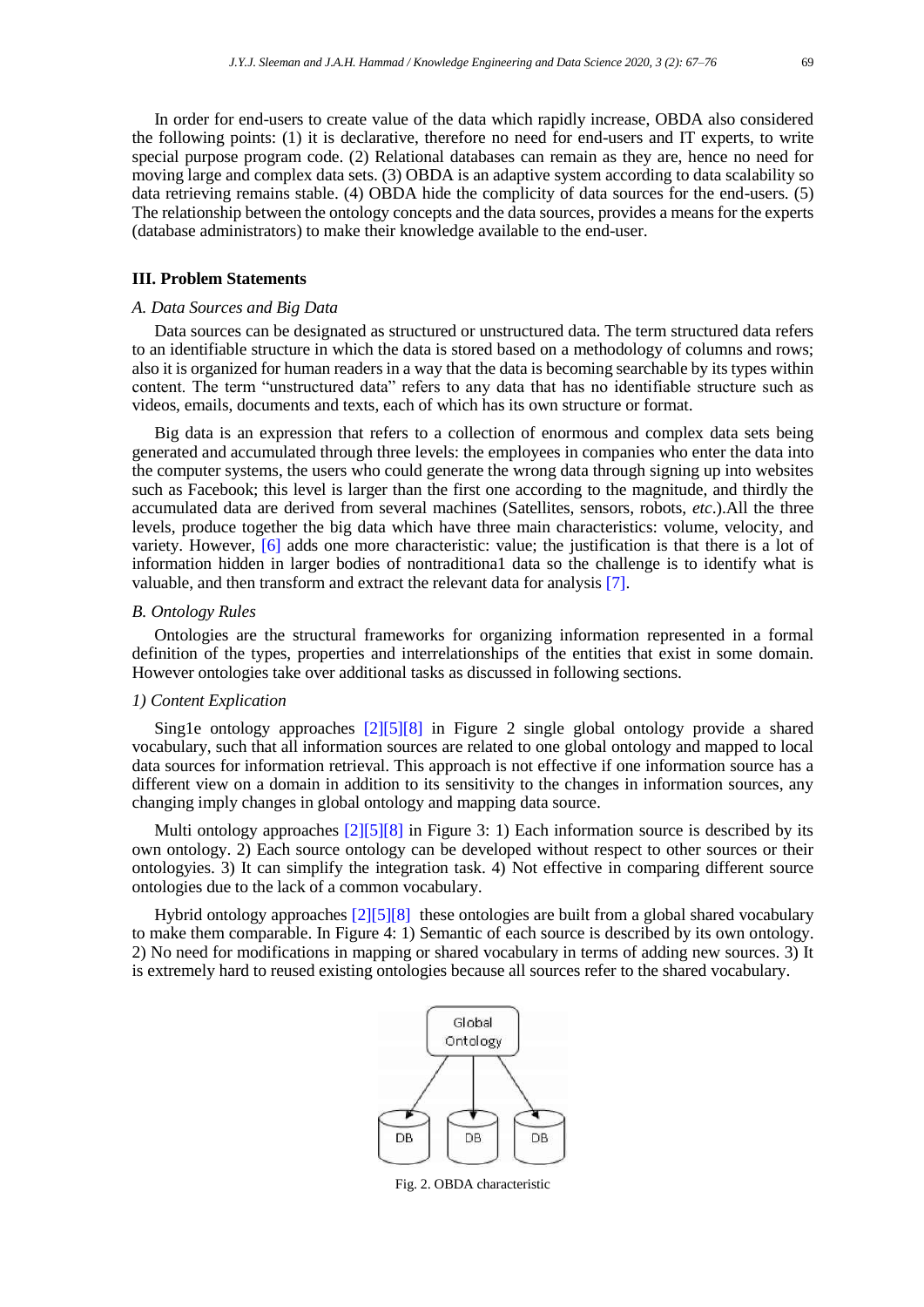

Fig. 3. Multiple ontology approach



Fig. 4. Hybrid ontology approach

# *2) Ontology knowledge*

Description logic's are logic's specifically designed to represent the structured knowledge to represent a domain that composed of objects and structured into: (i) Concepts which correspond to a classes and denote sets of objects. (ii) Roles which correspond to (a binary) relationships and denote binary relations on objects.

Web Ontology Language (OWL) is a richer vocabulary description language for describing properties and classes. The formal underpinning of OWL is based on Description Logic's (DLs) knowledge representation formalisms with well-understood computational properties [\[9\].](#page-8-8) DL ontology consist of the Terminological Box (TBox) and Assertion Box (ABox), Tbox describe a system in terms of controlled vocabulary such as a set of classes and properties. ABox is a TBox statements that represents the ontology vocabu1ary, TBox and ABox together representing the base knowledge (KB).

DLs are a family of logic's concerned with knowledge representation, it is a decidable fragment of first-order-logic (FOL) associated with a set of automatic reasoning procedures. The basic constructs of a DL are the notion of a concepts and the notion of relationship. Complex concept and relationship expression can be constructed from atomic concepts and relationships with suitable constructs between them [\[4\]\[9\].](#page-8-2) Since the ontology is a model of (some aspect of) the world, it can introduce vocabulary relevant to domain with specific meaning (semantics) in terms of A happy cat owner owns a cat and all cats he cares for are healthy which can be formalized using suitable description logic (DL)

#### $HappyCatOwner \subseteq \exists Owns. Cat \sqcap caresFor. Healthy$  (1)

The most known description logic's are [\[10\]:](#page-8-9)

- $F\overline{L}$ : The simplest and less expressive DL consist of the following concepts  $C, D → A / C<sup>T</sup> D / ∅ R.C / ∃ R$
- *ALC*: More practical and expressive DL consist of  $C, D \rightarrow A / I/L \rightarrow A / C \sqcap D / \forall R.C / \exists R.T$
- *SHOIN*: A very popular DL, it's the logic underlying OWL.
- *DL - LiteA,id family*: A very expressive DL capable of representing most database constructs.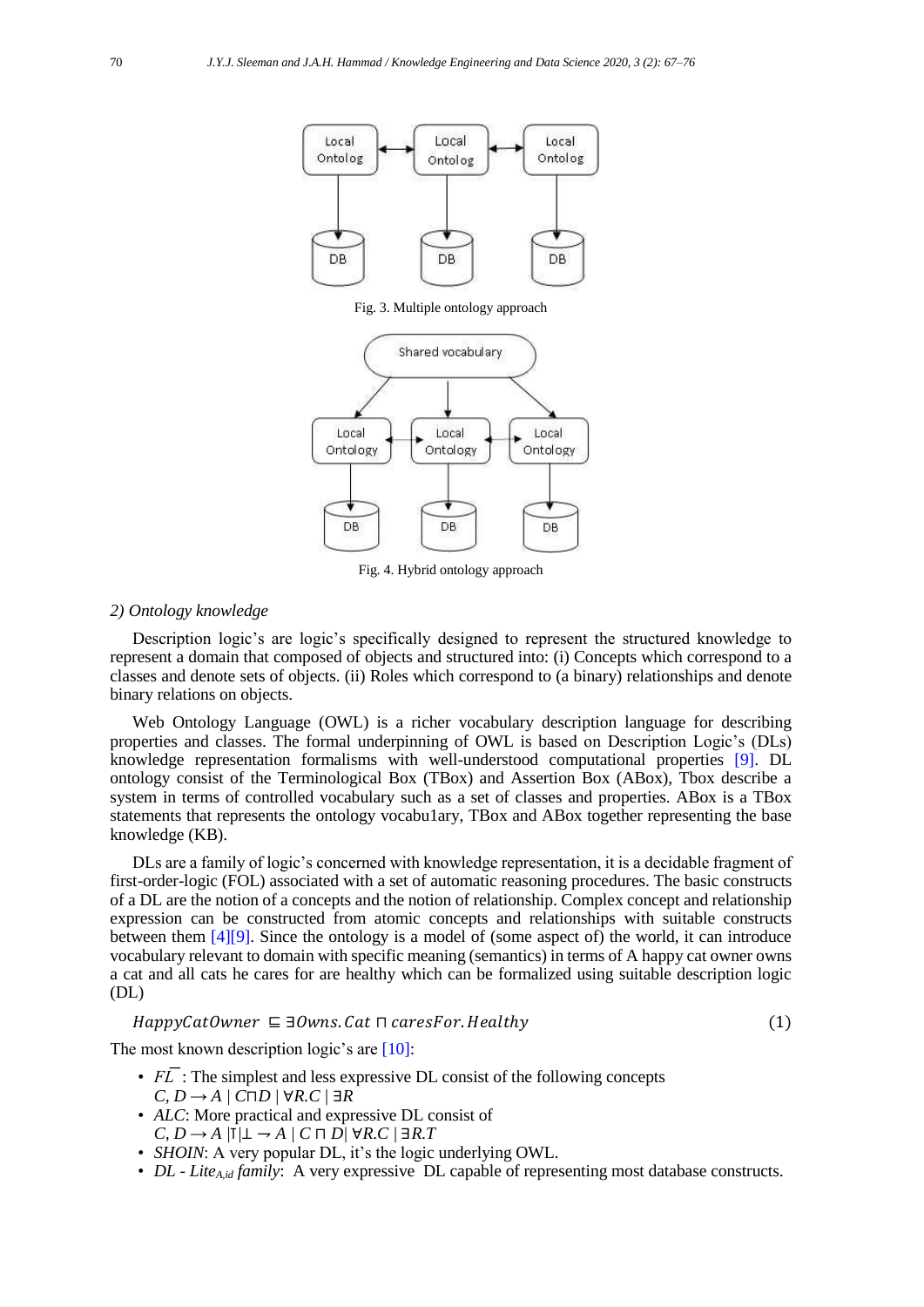

Fig. 5. Semantics of schema mappings

DL knowledge base ( $\Sigma$ ) normally separated into two parts  $\Sigma = (TBox, ABox)$ , *TBox* describing the structure of a domain in the form of  $C \sqsubseteq D$ ,  $C = D$  and *ABox* a set of axioms in the form of  $C(a)$ ,  $R(a)$ , *b)* describing the data. Further details will be found in [\[3\]\[4\]](#page-8-1)[\[10\]\[11\].](#page-8-9) Figure 5 shows the example of DL knowledge base.

#### TBox example

*T = (Student = Person* ⊓ ∃*Name.String* ⊓ ∃*Addrees.String* ⊓ ∃*Enrolled.Course Student*  ⊑∃*Enrolled.Course* ∃*Teacher.Course* ⊑⇁*Undergrad* ⊓ *Professor)*

ABox example

*A = (Student (John) Enrolled (John, cs124) (Student* ⊔ *Professor) (Paul))*

## *C. Mapping*

The purpose of mapping is to reconcile heterogeneity derived from different designed schema's even if the people or organizations are model the same domain, mostly these problems happened between the mediated schema and the schema of the data sources. In Figure 5, schema mappings describe the relation in which instances of the mediated schema are consistent with current instances of the data sources  $[12]$ .  $I(G)(I(S_i))$ : the set of possible instances of the mediates schema G(S).

$$
M_R \subseteq I(G) \times I(S_1) \times I(S_2) \times \dots I(S_n)
$$
\n<sup>(2)</sup>

Mapping  $M_R$  represent all possible instances of mediated schema *G* given instances of sources  $I(S_1)$ ,  $I(S_2), \ldots I(S_n)$ . In other words mapping assertion specifies the semantic relationship between elements of a DL TBox ontology to elements of a data sources [\[4\].](#page-8-2)

Many OBDA studies focused on understanding which languages for the ontology and mappings allow query answering to be performed taking into account the inconsistency and redundancy for mappings OBD[A \[3\].](#page-8-1) Query execution can be performed if (1) the ontology is expressed in description logic DL - Lite. family ontology language, and (2) the mapping are of types (a) Globa1-as-View (GAV) in which mediated schema defined as a set of views over the data sources, in which mapping is executed from entities in the global ontology to entities in the original sources (b) Local-as-View (LAV) in which data sources defined as views over the mediated schema, in which mapping executed from entities in the original sources to the global ontology (c) GLAV the combination of the two.

Mapping analysis in OBDA aims to provide the designer with the useful services that produce a well-founded OBDA specification, thus two important points should be considered: (1) Inconsistent mapping M with respect to Ontology O and source schema S means that retrieval, data lead to inconsistent OBDA specifications even the S schema is non-empty. In other words, no data retrieval or the data are mismatched. (2) When M is subsumes of M' ( $M \subseteq M'$ ) w.r.t O and S which means that O, S and M∪M' are equivalent. These proprieties are very important in the life of OBDA systems to avoid the above problems, especially when executing hundred of queries [\[11\]\[13\].](#page-8-11)

# **IV. Methodology of OBDA**

In figure 6, the query that obtained from the end-user via visual query system divided into two steps: (i) Ontology rewriting, in which the query is rewritten with respect to the ontology into new query(ii) Mapping rewriting in which the query obtained is reformulated over the data sources using mapping assertions [\[14\].](#page-8-12) The specification of OBDA is a triple of  $J = (O, S, M)$  where O is the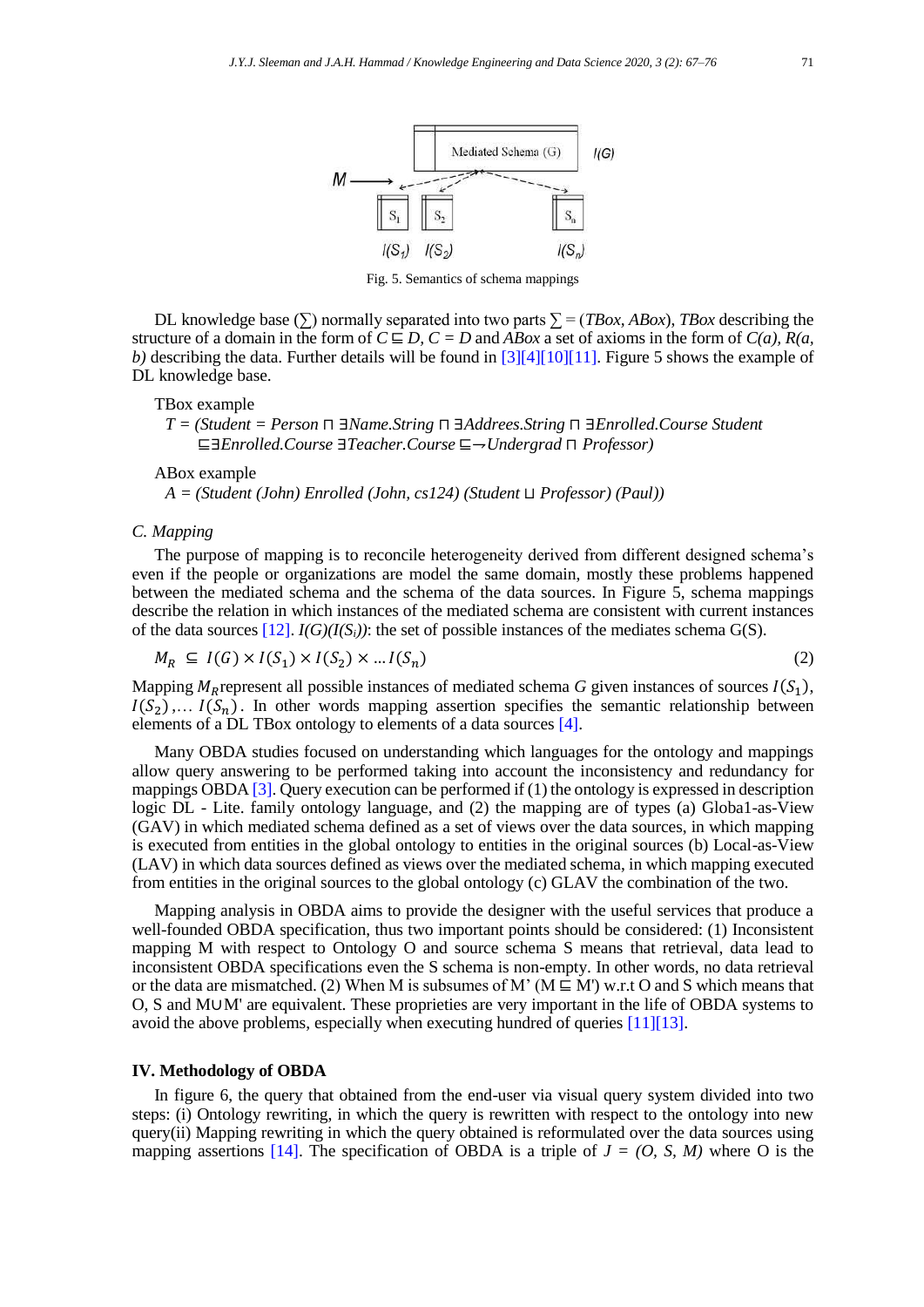

Fig. 6. OBDA query system

description logic TBox ontology, S is a source schema with integrated integrity constraints, and M is a mapping between the two consist of assertion of the form

$$
\phi(x) \to \psi(x) \tag{3}
$$

where  $\phi(x)$  is a query over sources and  $\psi(x)$  is a query over Ontology [\[11\]\[13\].](#page-8-11) We donate to the O with a signature  $\sum o$  and description logic language with L<sub>O</sub>, while S has the signature  $\sum s$  and description logic language with  $L_s$ ; X is the number of arguments that the function passes. The functionality of  $m \in M$  mapping assertions with the form of equation (3) [\[15\]](#page-8-13) means:

- $\psi(x)$  query with the signature  $\sum o$  represented by head (m)
- $\phi(x)$  query with the signature  $\overline{\Sigma}_s$  represented by head (m)

where mapping assertion  $m_i \in M$  and  $i = \{1, 2, 3, ...\}$ 

With this scenario GAV mapping rewriting consists of grouping all SQL queries mapping the same ontology role to the database into a single query  $[3][4]$ . Example: A schema S of the database represented by two tables HumanTab and AreaTab for handling information about Humans and their strain, the underlined attribute represent the primary key of the table and the attribute Area represents the foreign key for the two tables

HumanTab(HumanCode, Name, Strain, Area)

AreaTabe(AreaCode, AreaName)

The ontology O is as follow

 $\bm{o}$  = Africa ⊑ Human, Asian ⊑ Human African ⊑→ Asian,  $Human \subseteq \exists Name, Human \subseteq \exists Localion,$ <br> $\exists Localion \subseteq Code, Code \subseteq Name$ 

In words O, specified Asian and African as Humans, Asian can not be African, and every Human has a Name and located in a Location that has a Code. Moreover, every Code has a Name. Mapping M between O and S is as follows:

m1: select HumanCode as x, Name as y from HumanTab  $\rightarrow$  Human(x)  $\land$  Name(x, y)

- m2: select HumanCode as x, Name as y from HumanTab where Strain = "African"  $\rightarrow$  $African(x) \wedge Location(x, y)$
- m3: select HumanCode as x, Name as y from HumanTab where Strain = "Asian"  $\rightarrow$  $A$ sian $(x) \wedge$ Location $(x, y)$

 $m4$ : select HumanCode as x, Area as y from HumanTab  $\rightarrow$  Location $(x, y)$ 

m5: select AreaCode as x, AreaName as y from AreaTab  $\rightarrow$  Code(x)  $\land$  Name(x, y)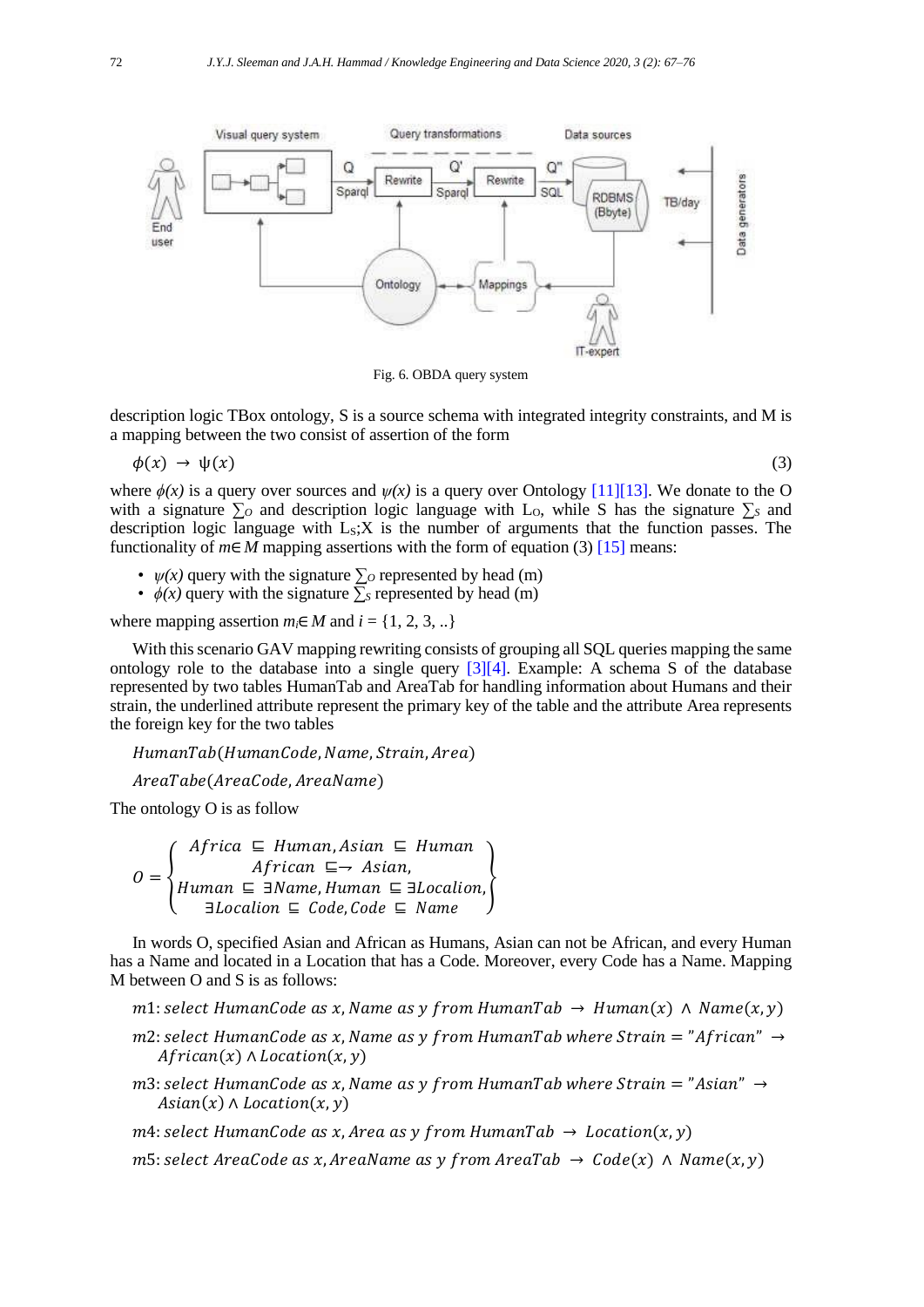The semantic of OBDA specifications j with respect of S is legal if

$$
I_D \vDash S \tag{4}
$$

where  $I<sub>D</sub>$  is a set of facts over  $\Sigma$ s. In other words, for each S a legal instance, always exists. In equation (5) every mapping assertion will denote the existential arguments in the head (m) [\[3\]\[4\]](#page-8-1)[\[11\]\[13\]](#page-8-11)

$$
\sum_{1}^{m} \phi(x) \to \psi(x); m \in M
$$
 (5)

# **V. Discussions and Evaluations**

# *A. Evaluation*

The main aim of ontology rewriting query is to solve the problem of query answering that comes from the end-user. The idea behind that is to transform the given query and TBox into an expanded query that contains all relevant information captured in the TBox, also to evaluate the expanded query over ABox only. The expanded version is also formed by a union of conjunctive queries (UCQs) that avoid keeping the large ABoxes in memor[y \[16\].](#page-8-14)

Another issue is the size of the rewriting query over ontology which equal the size of TBox and the ordered query. In this case, (UCQs) will contain hundreds or thousands of queries which affect the performance of retrieving information.

Two types of problems may appear in OBDA system: (1) Syntax error, such that the ontology TBox represented by DL-Lite family semantically formulated correctly and the mapping assertion does not contain misspellings. (2) Semantic problems, where the ontology does not contain unsatisfiable concepts, roles, or attributes. The semantic problems for the mapping where a mapping assertion  $m \in M$  is semantically anomalous if the answer to either the head query of m or the body query of m is empty, also of the body of the query is empty (SQL over database) then the m assertions is useless, but if the head of the query is empty (Conjunctive queries) is empty and the body is not, the assertion may lead to a contradiction [\[15\].](#page-8-13)

# *B. Table Summary*

In this section, we present a discussion related to the OBDA system that we present. First, we make a comparison between different systems that uses OBDA for the integration of heterogeneous information sources. We compare the ontology languages as well as to connect ontology with sources via mappings. From Table 1 we find that ontology is formulated using DL-Lite family  $[17][18][19][20]$  $[17][18][19][20]$ , and DL behind OWL as shown in  $(1)[14][21][22][23][24]$  $(1)[14][21][22][23][24]$  $(1)[14][21][22][23][24]$ . From Table 1 most of the presented platforms used GAV mapping rewriting. Also, it shows the methodology that implement OBDA specifications and some important points that shed the light in how these systems derived the data sources.

In Table 2, we present a discussion related to mapping connection to information sources as follows: (1) Straight forward approach that connect ontology to data schema in terms of one-to-one copy of the structure of the database and encode it in a language that makes automated reasoning possible. (2) Definition approach does not correspond to the structure of the database, these are only linked to the information by the terms that is defined. (3) Structure enrichment which combine the two previously the structure and the information source. (4) Meta-Annotation that adds semantic information to an information sources which present in the World Wide Web [\[5\].](#page-8-4)

Table 3 summarized the standard languages and the query models that we used in this review paper. GAV in which ontology is defined as a set of views over the data sources. In GLAV approach, each mapping rule is represented by a conjunctive query written in the global schema associated with a conjunctive one written in source schemas. An R2RML is a mapping language that connect the relational databases to RDF dataset throw logical tables to retrieve data from the input database. Standard languages also represent *DL - Lite* family and OWL2QL ontology languages with formally defined meaning [\[3\]\[4\]](#page-8-1)[\[11\]\[13\]](#page-8-11)[\[25\].](#page-9-3) Table 3 also shows that query answering could be a union of conjunctive query (UCQs) [\[3\]](#page-8-1) or standalone conjunctive query (CQs) over ontology.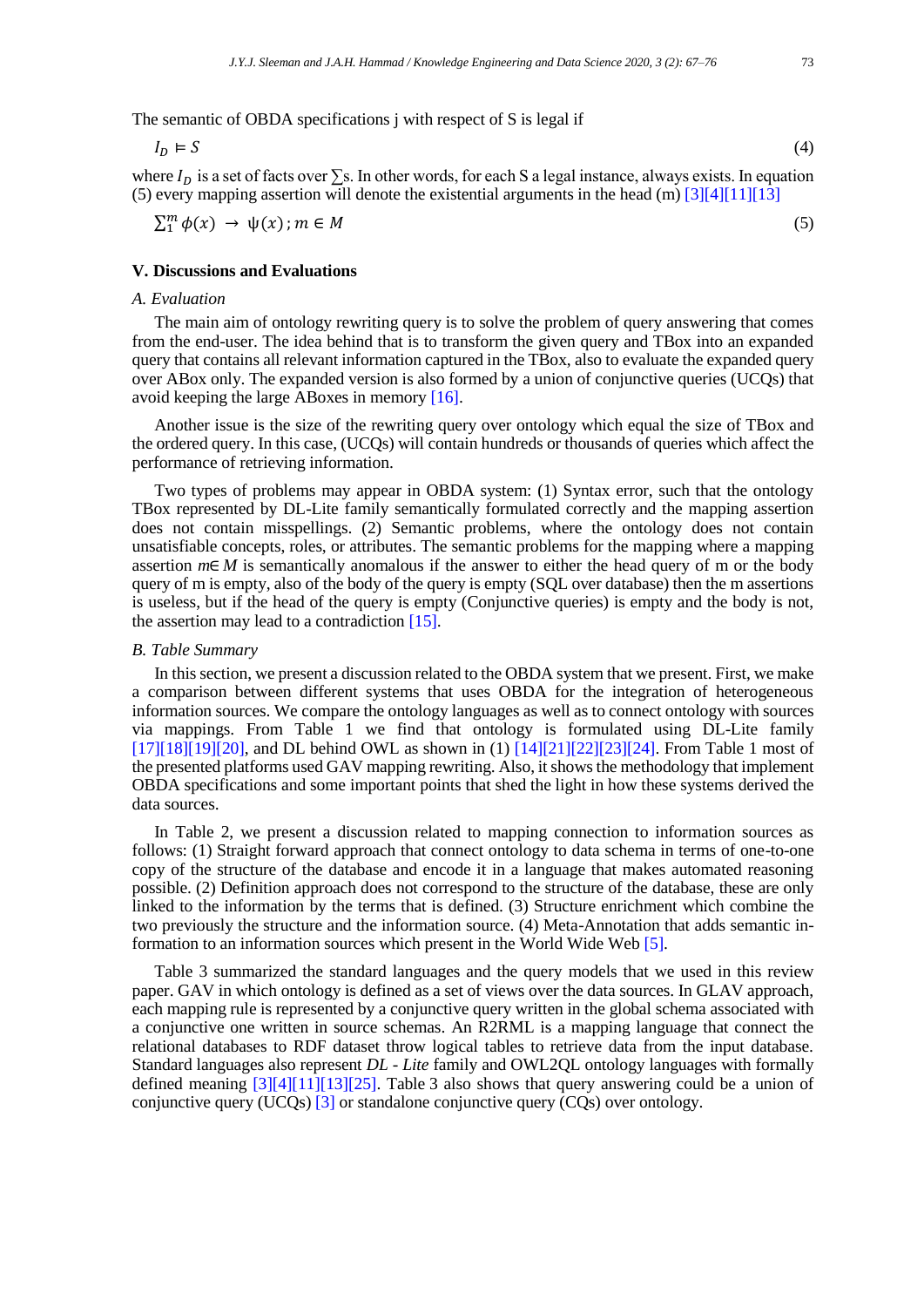| <b>Presented</b><br><b>Platform</b>            | Ontology<br>Language                                                                          | <b>Mapping</b><br><b>Assertions</b>                                     | Methodology                                                                                                                                                                                                 | <b>More Points</b>                                                                                                                    | Ref.                                   |
|------------------------------------------------|-----------------------------------------------------------------------------------------------|-------------------------------------------------------------------------|-------------------------------------------------------------------------------------------------------------------------------------------------------------------------------------------------------------|---------------------------------------------------------------------------------------------------------------------------------------|----------------------------------------|
| Optique<br>(visual)<br>query)<br>interface     | DL-Lite family                                                                                | LogMap<br>system to<br>discover<br>ontology-to-<br>ontology<br>mappings | * Every many-to-many table in<br>BD is mapped to one class in<br>the ontology<br>* Every data attribute is mapped<br>to one data prosperity<br>* Every, foreign key mapped to<br>one object property        | Drive the ontology<br>from database schema<br>(reverse, Engineering)                                                                  | [17]<br>[18]<br>$[19]$                 |
| SmartDairy-<br>Farming<br>project              | TopBraid<br>(common<br>ontology using<br>RDFS and<br>OWL)                                     | LogMap<br>system                                                        | * Sensor, equipment for<br>collecting data sources,<br>* Set-up, smart ontology using<br>SPARQL query                                                                                                       | The project is in an<br>experimental phase                                                                                            | $\lceil 21 \rceil$                     |
| <b>MASTRO</b><br>project<br>using java<br>tool | DL-Lite family<br>behind OWL                                                                  | GAV                                                                     | Adding view inclusion to the<br>OBDA specifications, which<br>eliminate sub-queries contained<br>into other sub-queries of<br>rewriting queries                                                             | This study focus on<br>the case where data is<br>stored in ABox                                                                       | $\lceil 14 \rceil$<br>$[22]$<br>$[23]$ |
| <b>CLIPPER</b><br>system                       | DL-Lite family                                                                                |                                                                         | Presenta rewriting-based<br>algorithm for conjunctive query<br>answering over ontologies                                                                                                                    | The experiments used<br><b>TBoxs</b> taxonomies<br>and the quire<br>reasoning with Horn-<br>SHIO (DL)                                 | [20]                                   |
| Ontop                                          | OWL2 QL,<br>rewriting of<br>conjunctive<br>queries (CQs),<br>over ontologies<br>(FO) queries. | Mapping, M,<br>as a set of<br>GAV rules                                 | Using the mechanism of OBDA<br>with ontologies given in OWL2<br>QL a profile of OWL2 designed<br>to support rewriting of<br>conjunctive queries (CQs), over<br>ontologies into first-order (FO)<br>queries. | OBDA is achievable<br>in practice when<br>applied to real-world<br>ontologies, queries<br>and data stored, in<br>relational databases |                                        |

Table 1. Comparison between different platforms that uses OBDA, in terms of ontology language, mapping assertions, methodology and other important points

Table 2. Comparison in terms of mapping connection to information sources

| <b>Mapping Connection</b> | <b>Definition</b>                                      | References             |
|---------------------------|--------------------------------------------------------|------------------------|
| Straight forward approach | Copy the structure of the database                     | [4][13]                |
| Definition approach       | Linked to the information by terms that is defined     | $[11][14][17][18][19]$ |
| Structure enrichment      | Copy the structure and the information of the database | $[3][9][22][23][24]$   |
| Meta-Annotation           | Adds semantic information to the sources.              | [20][21]               |

Table 3. Comparison in terms of standard languages and query model

| <b>Mapping Connection</b>                                                                       | <b>Definition</b>                                               | Ref.                           |
|-------------------------------------------------------------------------------------------------|-----------------------------------------------------------------|--------------------------------|
| GAV for mapping assertion<br>PerfectMap algorithm                                               | Union of first-order rewritable conjunctive query (UCQs)        | [3]                            |
| GAV for mapping assertion<br>GLAV for mapping assertion<br>TBox formulated in DL-Liter          | Conjunctive query $(CQs)$ and instance queries $(IQs)$          | [4]                            |
| OWL2OL for ontology definition<br>SPARQL for query specification<br>R2RML for mapping assertion | Conjunctive query (CQs) over ontologies specified in SPARQL     | [14][22]<br>$\lceil 23 \rceil$ |
| DL-Lite family                                                                                  | ABoxes turn out to be unions of lew queries whose size does not | [17][18]                       |
| R2RML for mapping assertion                                                                     | exceed the size of the original query                           | [19][21]                       |
| GAV for mapping assertion<br>GLAV for mapping assertion                                         | Conjunctive query (CQs)                                         | [11][13]                       |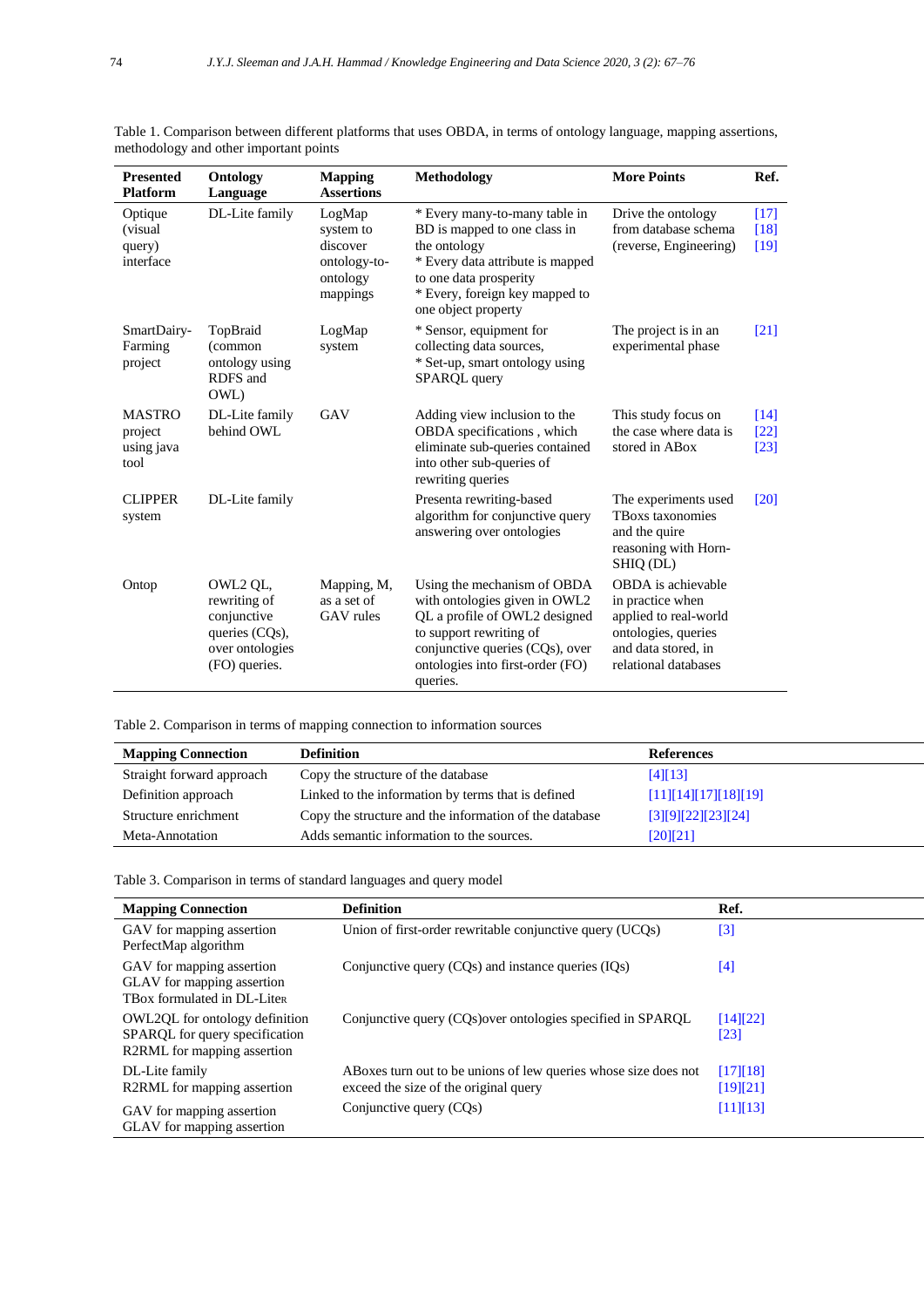# **VI. Conclusion**

A promising OBDA system is able to solve many challenges related to end use of data access especially on big data. This approach presented a query answering based on two steps (i) Ontology rewriting. (ii) Mapping rewriting over data sources. A successfully OBDA implementation can solve the problem of accessing big data as follows (1) There is no need to write a special coding by the endusers or the IT experts. (2) Data can be left in the relational database. (3) It provides a flexible query language which corresponds to end-users. (4) The ontology will hide the complexity of the source schema for the end-user. (5) Database expert's knowledge will be available to end-users because of the relationship between the ontology and the sources via mapping. From this survey we have found that most of the researchers' efforts studying how to extract implicit knowledge from big data based on the use of ontologies and the declarative mappings between data and ontology schema's. Also, researchers introduced existing platforms and under constructing ones based on OBDA systems to give end users the ability to access big data through visual interfaces to write queries.

# **Declarations**

#### *Author contribution*

All authors contributed equally as the main contributor of this paper. All authors read and approved the final paper.

#### *Funding statement*

This research did not receive any specific grant from funding agencies in the public, commercial, or not-for-profit sectors.

#### *Conflict of interest*

The authors declare no conflict of interest.

# *Additional information*

No additional information is available for this paper.

#### **References**

- <span id="page-8-0"></span>[1] [K. T. Wassif, "A Survey on Using Ontology for Addressing End User Access to Big Data,"](https://pdfcookie.com/documents/a-survey-on-using-ontology-for-addressing-end-user-access-to-big-data-0nlz0wnpexv5) *Int. J. Comput. Syst.*, vol. [02, no. 08, pp. 363–372, 2015.](https://pdfcookie.com/documents/a-survey-on-using-ontology-for-addressing-end-user-access-to-big-data-0nlz0wnpexv5)
- <span id="page-8-3"></span>[2] M. Giese *et al.*[, "Scalable End-User Access to Big Data," in](https://doi.org/10.1201/b16014-9) *Big Data Computing*, Chapman and Hall/CRC, 2013, pp. [205–244.](https://doi.org/10.1201/b16014-9)
- <span id="page-8-1"></span>[3] F. Di Pinto *et al.*[, "Optimizing query rewriting in ontology-based data access,"](https://doi.org/10.1145/2452376.2452441) *Proc. 16th Int. Conf. Ext. Database Tech. - EDBT '13*[, 2013, p. 561.](https://doi.org/10.1145/2452376.2452441)
- <span id="page-8-2"></span>[4] [M. Bienvenu and R. Rosati, "Query-based comparison of OBDA specifications,"](http://ceur-ws.org/Vol-1350/paper-11.pdf) *Proc. 28th Int. Work. Descr. Logics [\(DL 2015\)](http://ceur-ws.org/Vol-1350/paper-11.pdf)*, 2015.
- <span id="page-8-4"></span>[5] H. Wache *et al.*[, "Ontology-based Integration of Information -](http://ftp.informatik.rwth-aachen.de/Publications/CEUR-WS/Vol-47/wache.pdf) A Survey of Existing Approaches," *IfCAI-01 Work. Ontol. Inf. Shar.*[, pp. 108–117, 2001.](http://ftp.informatik.rwth-aachen.de/Publications/CEUR-WS/Vol-47/wache.pdf)
- <span id="page-8-5"></span>[6] J. P. Dijcks, *[Oracle: Big data for the enter-](https://www.oracle.com/assets/big-data-for-enterprise-519135.pdf) prise*. Oracle White Paper, 2012.
- <span id="page-8-6"></span>[7] [S. . Jeong and I. Ghani, "Semantic Computing for Big Data: Approaches, Tools, and Emerging Directions \(2011-2014\),"](https://doi.org/10.3837/tiis.2014.06.012)  *KSII Trans. Internet Inf. Syst.*[, vol. 8, no. 6, pp. 2022–2042, Jun. 2014.](https://doi.org/10.3837/tiis.2014.06.012)
- <span id="page-8-7"></span>[8] [L. Zuo, "A semantic and agent-based approach to support information retrieval, interoperabil-](http://networks.eecs.qmul.ac.uk/oldpages/documents/ZUO-Landong-PhDthesis.pdf) ity and multi-lateral [viewpoints for heterogeneous," University of London, 2006.](http://networks.eecs.qmul.ac.uk/oldpages/documents/ZUO-Landong-PhDthesis.pdf)
- <span id="page-8-8"></span>[9] [B. C. Grau, E. Kharlamov, and D. Zheleznyakov, "How to Contract Ontologies -](https://ora.ox.ac.uk/objects/uuid:16d39f45-beaa-4d1f-9842-cbbc98f210dd) Statement of Interest," pp. 1–5, 2012.
- <span id="page-8-9"></span>[10] [M. Jarrat, "Towards methodological principles for ontology engineering," Llniversiteit Brassel, 2005.](http://www.jarrar.info/phd-thesis/)
- <span id="page-8-11"></span>[11] [D. Lembo, J. Mora, R. Rosati, D. F. Savo, and E. Thorstensen, "Mapping Analysis in Ontology-Based Data Access:](https://doi.org/10.1007/978-3-319-25007-6_13)  Algorithms and Complexity," *[Lecture Notes in Computer Science](https://doi.org/10.1007/978-3-319-25007-6_13)*, pp. 217–234, 2015.
- <span id="page-8-10"></span>[12] [V. Jahns, "Principles of data integration by Anhai Doan, Alon Halevy, Zachary Ives,"](https://doi.org/10.1145/2347696.2347721) *ACM SIGSOFT Softw. Eng. Notes*, [vol. 37, no. 5, pp. 43–43, Sep. 2012.](https://doi.org/10.1145/2347696.2347721)
- [13] [D. Lembo, J. Mora, R. Rosati, D. F. Savo, and E. Thorstensen, "Towards Mapping Analysis in Ontology-Based Data](https://doi.org/10.1007/978-3-319-11113-1_8)  Access," *[Conf. Int. Conf. Web Reason. Rule Syst.](https://doi.org/10.1007/978-3-319-11113-1_8)*, pp. 108–123, 2014.
- <span id="page-8-12"></span>[14] N. Antonioli *et al.*[, "Ontology-based data access: The experience at the Italian Department of Treasury,"](http://ceur-ws.org/Vol-1017/Paper2CAiSE_IT2013.pdf) *CEUR Workshop Proc.*[, vol. 1017, no. January, pp. 9–16, 2013.](http://ceur-ws.org/Vol-1017/Paper2CAiSE_IT2013.pdf)
- <span id="page-8-13"></span>[15] [D. Lembo, R. Rosati, M. Ruzzi, D. F. Savo, and E. Tocci, "Visualization and management of mappings in ontology](http://ceur-ws.org/Vol-1193/paper_77.pdf)based data access (progress report)," *CEUR Workshop Proc.*[, vol. 1193, no. October, pp. 595–607, 2014.](http://ceur-ws.org/Vol-1193/paper_77.pdf)
- <span id="page-8-14"></span>[16] [H. Pérez-Urbina, E. Rodríguez-Díaz, M. Grove, G. Konstantinidis, and E. Sirin, "Evaluation of query rewriting](http://ceur-ws.org/Vol-943/SSWS_HPCSW2012_paper3.pdf)  approaches for OWL 2," *CEUR Workshop Proc.*[, vol. 943, pp. 32–44, 2012.](http://ceur-ws.org/Vol-943/SSWS_HPCSW2012_paper3.pdf)
- <span id="page-8-15"></span>[17] M. Giese *et al.*[, "Optique: Zooming in on Big Data,"](https://doi.org/10.1109/mc.2015.82) *Computer (Long. Beach. Calif).*, vol. 48, no. 3, pp. 60–67, Mar.